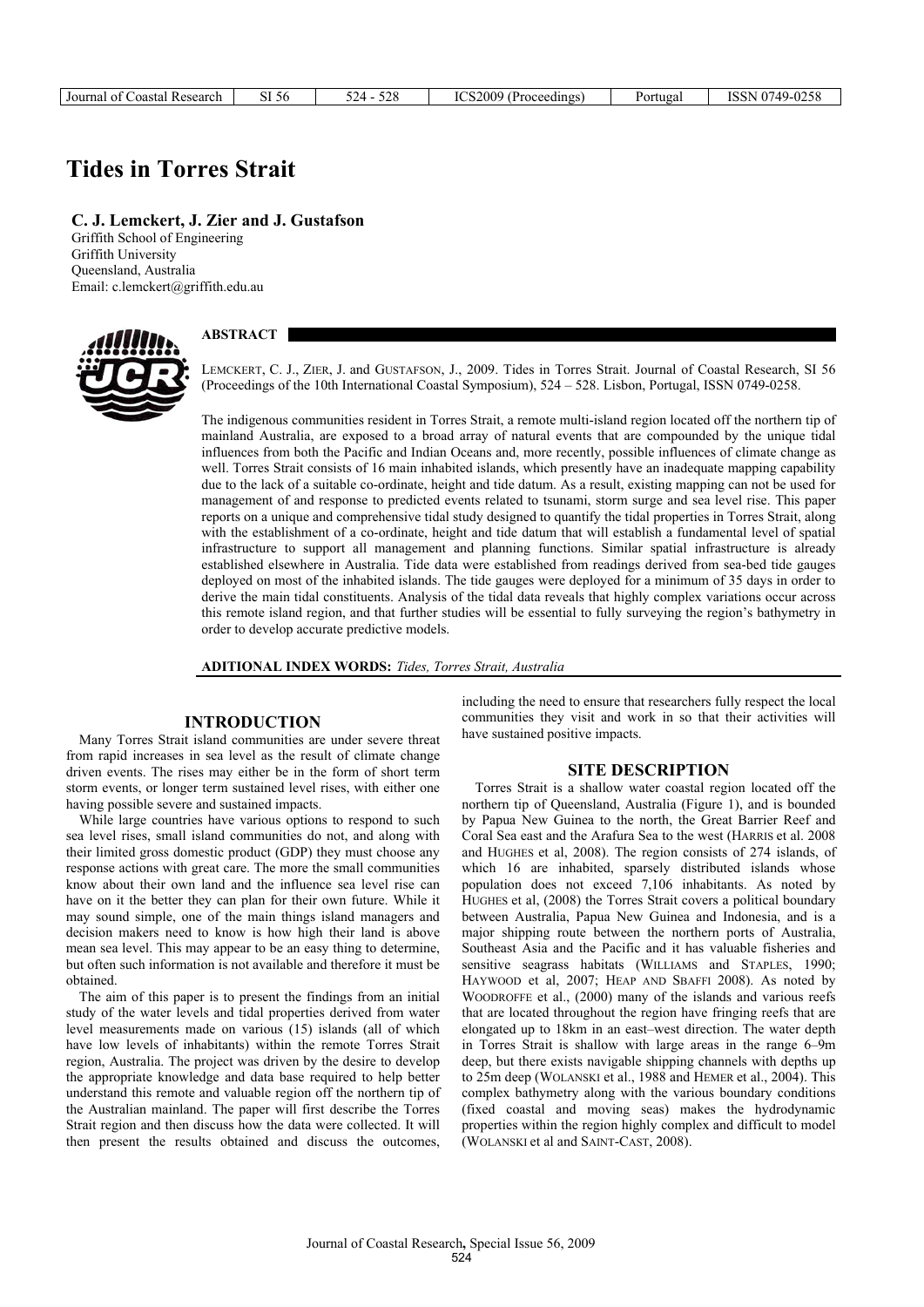

Figure 1. Map of Torres Strait showing the major islands (Map source is Google Earth, 2009). Also shown are plots of the tidal components for each of the islands data were successfully collected on. Each graph represents the relative tidal component elevations  $(\eta)$  for O1, K1, M2 and S2, respectively (from left to right), and then the component phases ( $\omega$ ) for O1, K1, M2 and S2 (from left to right), respectively. The actual values are presented in Table 1. The mainland to the south is Australia and to the north is Nu Guinea. The map also shows the region has a large number of shallow reefs to the west of Torres Strait (often exposed at low tide).

### **METHODOLOGY**

For this study, 30 KPSI absolute pressure gauges (continuously recording absolute water pressure and the temperature of ambient water every 2 minutes) were initially deployed on 15 islands (with one island having 2 deployment sites) in the Torres Strait over a minimum deployment period of 35 days starting on 27 February to 18 July 2008. Two sensors were deployed on each site in order to overcome any unsuspecting instrument failures. Additionally 15 KPSI barometric pressure sensors (recording absolute ambient atmospheric pressure and air temperature) were deployed at each island for the same time period for the correction of atmospheric pressure and to gain an understanding of small-scale atmospheric dynamics of the region. Each deployment was accompanied by a 24h tide board observation period for calibration and verification purposes. Height differences and connections to land-based survey markers have been established by using standard surveying techniques.

The islands included in the project were Boigu, Dauan, Saibai, Stephen (with the alternate name of Ugar), Murray (Mer), Darnley (Erub), Hammond (Keriri), Thursday (Waiben), Badu, Mabuiag, Yam (Iama), Yorke, (Masig), Coconut (Poruma), Sue (Warraber) and Moa (which has the communities of Kubin and St. Paul's) (see Fig.1).

Due to the remote location of the islands and the unknown conditions on the islands, deployment set-up and technique often had to be decided on the island, and were subject to safety issues,

as the waters in the Torres Strait are a well-known habitat of various shark species. Instruments were either deployed on the bed or attached to a fixed structure (the latter was very limited).

Of the 15 islands instrumented it was found that at the time of instrument recovery three sets of instruments were not locatable – two of which were from one island (Moa) and the other from Dauan Island. Therefore, data will only be presented for the remaining 13 islands. Data presented in this paper are from only one of the underwater pressure sensors.

One aspect of the work that warrants a particular mention was the strong need and desires to engage the local communities in the project. There were many stories told of how "outsiders" would fly in and do their research and then fly out without actively seeking support and involvement from the land owners. This could create tension and result in research work being denied. Every effort was made to involve the local communities. This included asking them to assist with the deployment process, giving talks to all the island communities on what we were trying to do and achieve, and how it would benefit them in the long term. Indeed as noted by JONES et al (2008) that it was necessary to respect people, culture, beliefs, country and views and to build partnerships based on mutual understanding, which is of course only common sense. However, in these isolated environments it is certainly highly important and cannot be overlooked. In keeping with JONES et al (2008) the relationships we developed are likely to lead to long term collaborations and benefits.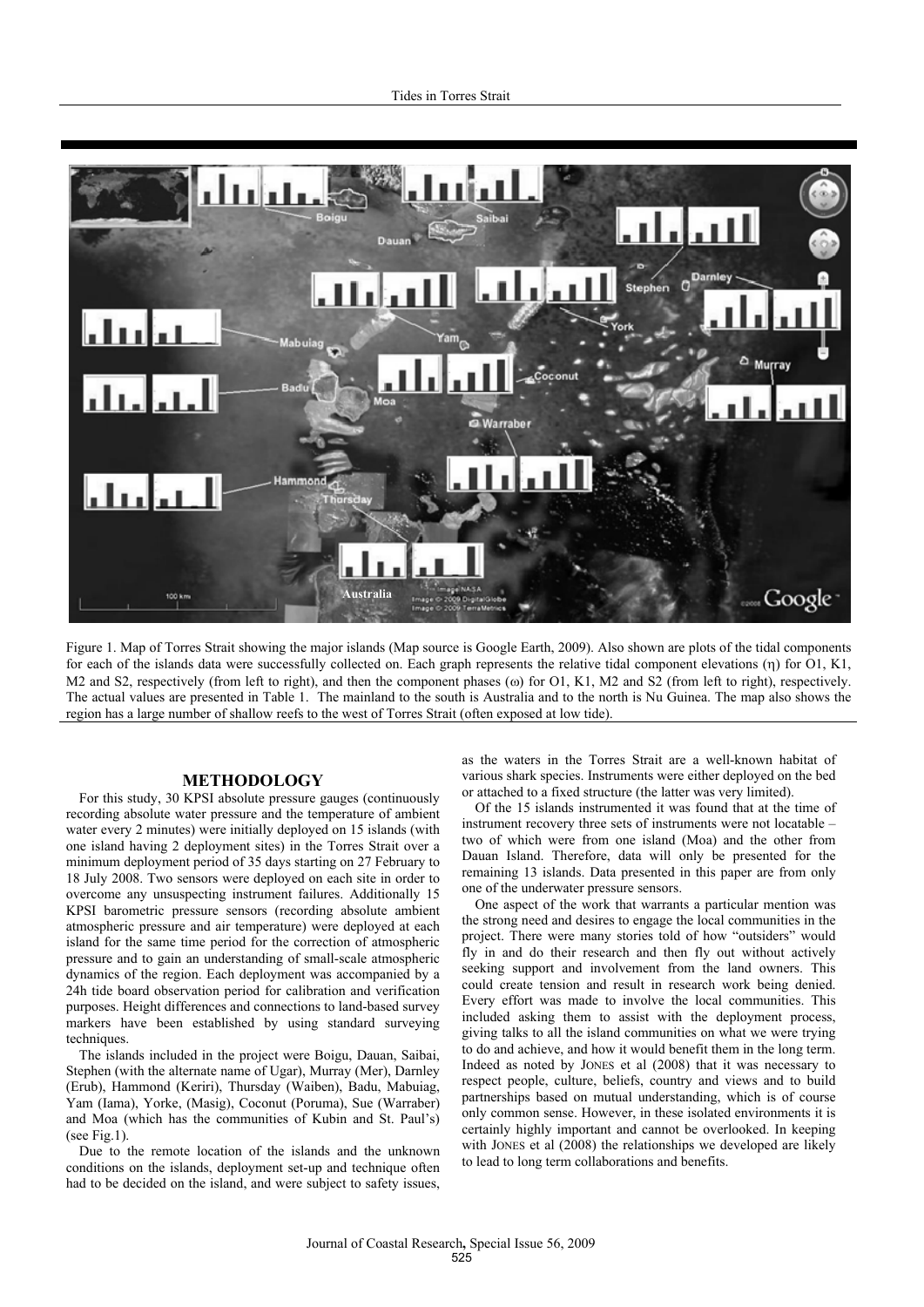## **RESULTS**

The recorded water level data were reported back to the appropriate authorities for future analysis and reporting purposes. From the data collected on the Torres Strait Islands it was possible to derive the mean sea water levels and the primary tidal constituents – O1, K1, M2 and S2. The mean water level data will not be discussed here except to say that the islands now have a known reference level for the recording period.

Figure 2 presents the water level data collected on Murray Island, which was the most easterly island studied. The data shows strong mixed tide behaviour with high springs and low neaps. Both semi-diurnal and diurnal components are obvious and significant.

Figure 3 presents the water level data collected on Badu Island, which was the most westerly island studied. The collected data reveals significantly weaker mixed tide behaviour than that of the more easterly Murray Island (Figure 2), with the diurnal components dominating over the semi-diurnal components. There are still high spring and low neap tides. The tidal range on both of the islands remains similar.

Also shown in Figures 2 and 3 are the water temperature signals recorded by the tide gauges. As the Torres Strait region is generally vertically well mixed, due to the high currents encountered, the fluctuations are primarily the result of horizontal advection processes.

Analysis of the tidal components for each island were determined using 'Worldtides 2008' supplied by John D. Boon, Marine Consultant LLC ("the Company"), P.O. Box 1042, Gloucester Point, VA 23062 USA. The raw water level data were corrected for atmospheric pressure fluctuations using the data derived from the locally deployed barometers – thus ensuring minimal errors due to pressure fluctuations that may occur across the Torres Strait region. The tidal analysis results are presented graphically in Figure 1 (4 components) and numerically in Table 1 (5 components for more completeness).

#### **DISCUSSION**

The tides recorded in Torres Strait were in keeping with those previously recorded. In 2004 HUGHES et al (2008) conducted a short term tidal survey on the western side of Torres Strait that could be used to examine the influence of shallow water effects – in this case sand banks. Their derived tidal constituent data is presented in Table 2. Their Stations 1, 2 and 4 provide a regional view of tide behaviour in the vicinity of a sand bank located southeast of Turnagain Island. Proceeding from east to west, their Stations are ordered 1, 4 then 2, with station 6 being very close to

Table 2: Tidal Constituents for the sites described by HUGHES et al (2008) . The station numbers are those presented by the authors while the values presented for stations 1 and 2 have been

| interpreted from their graphs. |                                                      |                                         |                                         |                                         |  |  |  |
|--------------------------------|------------------------------------------------------|-----------------------------------------|-----------------------------------------|-----------------------------------------|--|--|--|
| Component                      | Station 1<br>9147.794 <sub>0</sub> S<br>142126.764oE | Station 2<br>9135.612oS<br>142121.699oE | Station 4<br>9135.668oS<br>142121.433oE | Station 6<br>9135.425oS<br>142121.173oE |  |  |  |
|                                | Deep water<br>$(n, \omega)$                          | Shallow<br>$(\eta,\omega)$              | On bank<br>$(n, \omega)$                | Deep water<br>$(\eta,\omega)$           |  |  |  |
| O <sub>1</sub>                 | 0.25(20)                                             | 0.43(180)                               | 0.42(53)                                | 0.41(54)                                |  |  |  |
|                                |                                                      |                                         |                                         |                                         |  |  |  |
| K1                             | 0.41(60)                                             | 0.61(210)                               | 0.57(77)                                | 0.57(75)                                |  |  |  |
| M <sub>2</sub>                 | 0.58(80)                                             | 0.30(190)                               | 0.35(160)                               | 0.34(160)                               |  |  |  |
| S <sub>2</sub>                 | 0.68(40)                                             | 0.35(15)                                | 0.58(63)                                | 0.57(62)                                |  |  |  |



Figure 2. Raw recorded water level and water temperature by the tide gauge at Murray Island



Figure 3. Raw recorded water level and water temperature by the tide gauge at Badu Island

4. It is seen in Table 2 that the diurnal constituents increase in amplitude from east to west, whereas the semi-diurnal amplitudes decrease. As clearly shown in Figure 1 this is the same trend as observed in this study. Indeed, on the eastern side of the strait the M2 components are amplitude  $\eta > 0.5$  with a phase  $\omega \sim 250$  deg. while dominant diurnal components (K1) was typically  $\eta > 0.4$ with a phase  $\omega$  180 deg. That is, they are out of phase by nearly 90 deg.

On the western side of the strait the M2 components are significantly reduced with  $\eta \sim 0.4$  with a phase  $\omega \sim 100$  deg. while dominant diurnal components (K1) was typically  $\eta \sim 0.6$  with a phase  $\omega$  200 deg. Like the eastern side the semi-diurnal and diurnal components are also generally out of phase.

In addition to the east west trend there is also evidence of strong shallow water and island blocking effects. An example of this can be seen when considering the three most westerly islands (Hammond, Gadu and Mabuiag) where, while they have similar tidal constituent trends, there are indeed variations likely to result of local influences.

There was a definite strong demarcation between the diurnal and semi-diurnal regions at the chain of islands (including Thursday Island) going along the NNE-SSW axis at the centre of the strait. This is the shallowest region and one with the most islands – thus a region of major flow constriction due to bed friction influences.

Hughes et al (2008) noted that the trend on the diurnal and semi-diurnal components was consistent with the area being located close to the boundary between the predominantly semidiurnal amphidrome situated in the Coral Sea and the amphidrome with larger diurnal constituents in the Arafura Sea. The two seas are also out of phase with each other (with variations in M2 180 deg) and show little correlation in the tidal records either side of the Strait (HEMER et al 2004).

From the results of HEMER et al (2004) and HUGHES et al (2008), and the modeling work of SAINT-CAST (2008)), it is evident that there are large, tidally varying, water surface slopes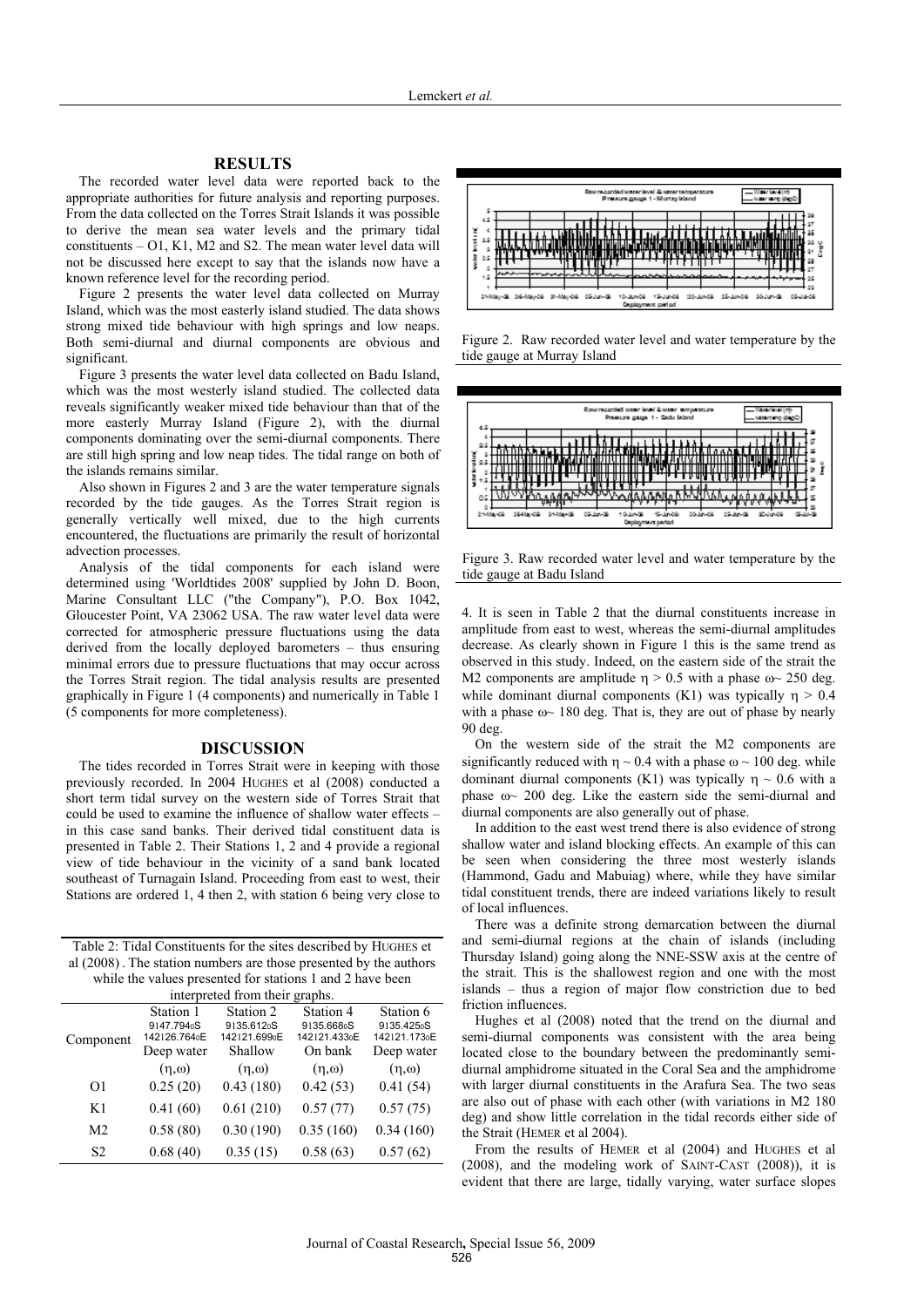Tides in Torres Strait

| $\frac{1}{1}$ . Then constructing for Torres Street Houring (Townsom are presence in Figure 1). The memory represent the etc. (1) and<br>phase components $(\omega)$ . |           |              |           |           |           |           |           |  |  |
|------------------------------------------------------------------------------------------------------------------------------------------------------------------------|-----------|--------------|-----------|-----------|-----------|-----------|-----------|--|--|
| Component                                                                                                                                                              | Badu      | <b>Boigu</b> | Coconut   | Darnley   | Hammond   | Mabuiag   | Murray    |  |  |
| O <sub>1</sub>                                                                                                                                                         | 0.37(88)  | 0.28(112)    | 0.18(116) | 0.17(112) | 0.24(95)  | 0.21(103) | 0.14(106) |  |  |
| K1                                                                                                                                                                     | 0.76(191) | 0.71(216)    | 0.50(195) | 0.43(189) | 0.64(194) | 0.62(203) | 0.37(184) |  |  |
| N <sub>2</sub>                                                                                                                                                         | 0.19(286) | 0.22(329)    | 0.25(179) | 0.26(151) | 0.19(242) | 0.22(255) | 0.21(131) |  |  |
| M <sub>2</sub>                                                                                                                                                         | 0.46(69)  | 0.44(100)    | 0.73(277) | 0.73(253) | 0.35(4)   | 0.38(4)   | 0.58(235) |  |  |
| S <sub>2</sub>                                                                                                                                                         | 0.19(341) | 0.31(51)     | 0.33(324) | 0.28(294) | 0.25(344) | 0.32(7)   | 0.23(271) |  |  |
|                                                                                                                                                                        | Saibai    | Stephen      | Thursday  | Warraber  | Yam       | York      |           |  |  |
| O <sub>1</sub>                                                                                                                                                         | 0.21(122) | 0.17(105)    | 0.25(94)  | 0.18(116) | 0.19(121) | 0.17(116) |           |  |  |
| K1                                                                                                                                                                     | 0.64(215) | 0.43(190)    | 0.63(194) | 0.54(199) | 0.57(205) | 0.46(194) |           |  |  |
| N <sub>2</sub>                                                                                                                                                         | 0.20(255) | 0.27(155)    | 0.19(245) | 0.23(201) | 0.22(215) | 0.26(162) |           |  |  |
| M <sub>2</sub>                                                                                                                                                         | 0.39(333) | 0.74(258)    | 0.35(8)   | 0.63(292) | 0.60(304) | 0.75(263) |           |  |  |
| S <sub>2</sub>                                                                                                                                                         | 0.40(24)  | 0.27(304)    | 0.24(344) | 0.34(337) | 0.36(354) | 0.31(311) |           |  |  |

Table 1: Tidal Constituents for Torres Strait Islands (locations are presented in Figure 1). The numbers represent the elevation () and

across the Torres Strait, which is consistent with the strong tidal flows encountered in the region. The strong flows also indicate that the tides are unable to propagate completely across the Strait, with about 30% of the tidal wave being transmitted and the rest dissipated through friction (WOLANSKI et al., 1988).

As detailed in HEMER et al (2004) a number of non-tidal sealevel oscillations exist within the Torres Strait, and include:

- (i) 50 cm amplitude oscillations in the Gulf of Carpentaria driven by cyclones (which occur late in the summer season) in the Arafura Sea;
- (ii) Storm surges generated on either side of the Strait as the result of summer cyclones and trade winds; and
- (iii) 15 cm amplitude large low-frequency oscillations on the northern Great Barrier Reef Shelf resulting from various coastal wave mechanisms.

All of these have been concluded to be incoherent on either side of the strait, which therefore add to tidal properties and the residuals in any tidal analysis process. A new possible sea level oscillation (positive only) may be due to rapid climate change induced sea level rise. Exactly how any positive change in sea level will influence the region has yet to be determined, but modeling efforts are continuing (SAINT-CAST, 2008). One possibility is that if the sea level was to rise, the influence of the bed on the tides would be reduced and the tides would have a freer passage through Torres Strait However, but given the size of the region the effects may be small.

## **CONCLUSIONS**

Tidal properties within Torres Strait have been determined from recorded water elevation data on 13 islands. Mean water levels were assed for future Island mapping activities. Tidal analysis revealed that the region has a highly complex character with both semi-diurnal and diurnal properties having a major impact, but varying in importance depending on the exact location within the strait. This complex nature means that it is not possible to predict tides on all the un-studied islands to any high degree of accuracy. Further tidal studies are therefore recommended.

The study also revealed the necessity to actively involve the local communities in the data collection process. This involvement activity was undertaken from the start, with all level of local governments involved, which generally assumed a smooth sampling operation. In such an isolated region as this, where local

values and strong traditional beliefs play an important role in every day life, the interaction between all parties can lead to benefits to all.

## **LITERATURE CITED**

- HARRIS, P. T. BUTLER, A. J. AND COLES, R. G. (2008) Marine resources, biophysical processes, and environmental management of a tropical shelf seaway: Torres Strait, Australia– Introduction to the special issue Continental Shelf Research 28, 2113–2116, doi:10.1016/j.csr.2008.03.025
- HAYWOOD, M. D. E., BROWNE, M., SKEWES, T., ROCHESTER, W., MCLEOD, I., PITCHER, R., DENNIS, D., DUNN, J., CHEERS, S., WASSENBERG, T. 2007. Improved knowledge of Torres Strait seabed biota and reef habitats. Report to the Marine and Tropical Sciences Research Facility. Reef and Rainforest Research Centre Limited, Cairns (115 pp.).
- HEAP, A. D. AND SBAFFI, L. 2008. Composition and distribution of seabed and suspended sediments in north and central Torres Strait, Australia, Continental Shelf Research 28, 2174–2187, doi:10.1016/j.csr.2008.03.025
- HEMER, M.A., HARRIS, P.T., COLEMAN, R., AND HUNTER, J., 2004. Sediment mobility due to currents and waves in the Torres Strait—Gulf of Papua region, Continental Shelf Research, 24, 2297–2316
- HUGHES, M. G., HARRIS, P. T., HEAP, A. AND HEMER, M. A. 2008. Form drag is a major component of bed shear stress associated with tidal flow in the vicinity of an isolated sand bank, Torres Strait, northern Australia, Continental Shelf Research, doi:10.1016/j.csr.2008.03.042
- JONES, A., BARNETT, B. WILLIAMS, A. J., GRAYSON, J., BUSILACCHI, S. DUCKWORTH, A. EVANS-ILLIDGE, E., BEGG, G. A. AND MURCHIE C. D. 2008. Effective communication tools to engage Torres Strait Islanders in scientific research, Continental Shelf Research, 28, 2350–2356, doi:10.1016/j.csr.2008.03.027
- SAINT-CAST, F., 2008. Multiple time scale modelling of the circulation in Torres Strait—Australia. Continental Shelf Research, doi:10.1016/j.csr. 2008.03.035
- WOODROFFE, C.D., KENNEDY, D.M., HOPLEY, D., RASMUSSEN, C.E. AND SMITHERS, S.G., 2000. Holocene reef growth in Torres Strait. Marine Geology 170, 331–346.
- WOLANSKI, E., RIDD, P., INOUE, M., 1988. Currents through Torres Strait. Journal of Physical Oceanography 18, 1535–1545.